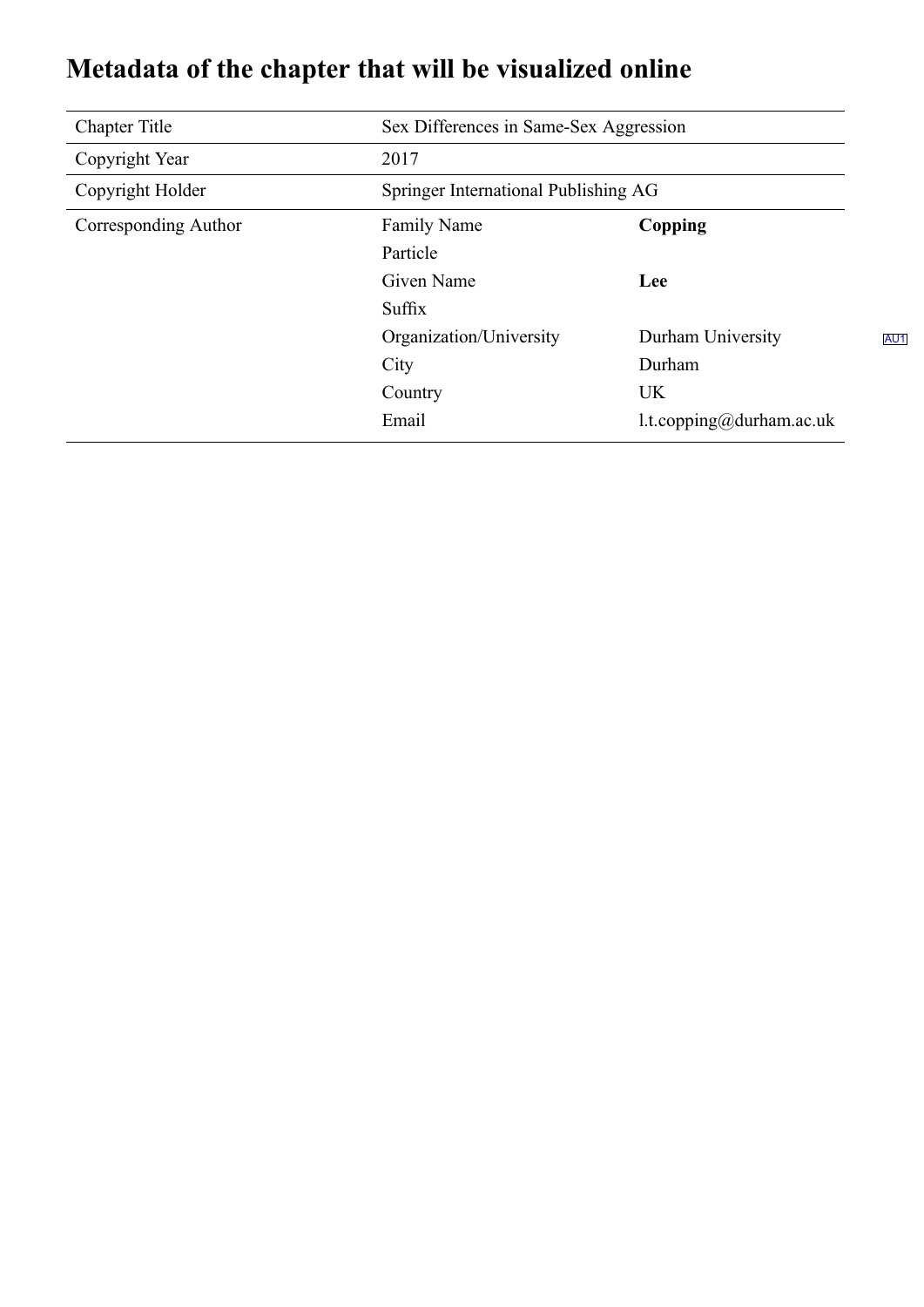## **Author's Proof**

#### <sup>2</sup> Sex Differences in Same-Sex <sup>3</sup> Aggression

- <sup>4</sup> Lee Copping
- AU1 <sup>5</sup> Durham University, Durham, UK

#### **AU2** 6 Definition

 With few exceptions, males tend to exhibit higher levels of aggressive behaviors than females. This sex difference reflects differences in evolution- arily adaptive reproductive strategies based on mating versus parenting trade-offs, with males

<sup>12</sup> competing to maximize sexual access to females.

#### <sup>13</sup> Introduction

 Aggression and its intricacies are widely studied in the social sciences, and its potentially criminal nature propels it to the forefront of social policy development in modern society. Aggression is far from simplistic however, covering many different definitions, multiple subtypes, being criminal or noncriminal and is assessed by multiple measures. Indeed, Campbell [\(2005](#page-12-0), p.68) goes as far as to say that aggression has historically been "taken to be innate and learned, universal and culturally prescribed, a pervasive trait and a contextualized response, functional and dysfunctional, behav- ioral and cognitive and a phenomenon not to be measured and modelled or experienced and described." Internationally and historically, aca- <sup>28</sup> demics across disciplines have explored aggres- <sup>29</sup> sion from many perspectives, covering almost <sup>30</sup> every aspect from its etiology to classifications <sup>31</sup> of subtypes. Within all of this, perhaps the one <sup>32</sup> most consistent element of this complicated <sup>33</sup> behavior is the manifestation of universally stable <sup>34</sup> sex differences. It is to this central theme that this 35 chapter will be dedicated. 36

#### **Evolution and Aggression** 37

Few disciplines parsimoniously detail all of the <sup>38</sup> intricacies of this phenomena as well as the evo- <sup>39</sup> lutionary sciences. Evolutionary psychology <sup>40</sup> offers a theoretical framework from which test- <sup>41</sup> able hypotheses regarding a behavior can be gen- <sup>42</sup> erated. Thus, evolutionary psychology readily <sup>43</sup> predicts sex differences across many domains of <sup>44</sup> human behavior, aggression being one of them. It <sup>45</sup> also provides a more parsimonious explanation as <sup>46</sup> to the origins of the behavior than traditional <sup>47</sup> social role-based theories. Note from the onset <sup>48</sup> however that an evolutionarily driven theory 49 does not imply determinism, and evolved, genetic 50 mechanisms do not imply that certain cognitions <sup>51</sup> or behaviors will be expressed. As shall be noted <sup>52</sup> later, the environment plays a crucial role, provid- <sup>53</sup> ing important input to evolved mechanisms and <sup>54</sup> consequently influencing their later output(s).  $\qquad 55$ 

So why should sex differences in aggressive <sup>56</sup> behavior be expected? Answering that requires an 57

 $\oslash$  Springer International Publishing AG 2017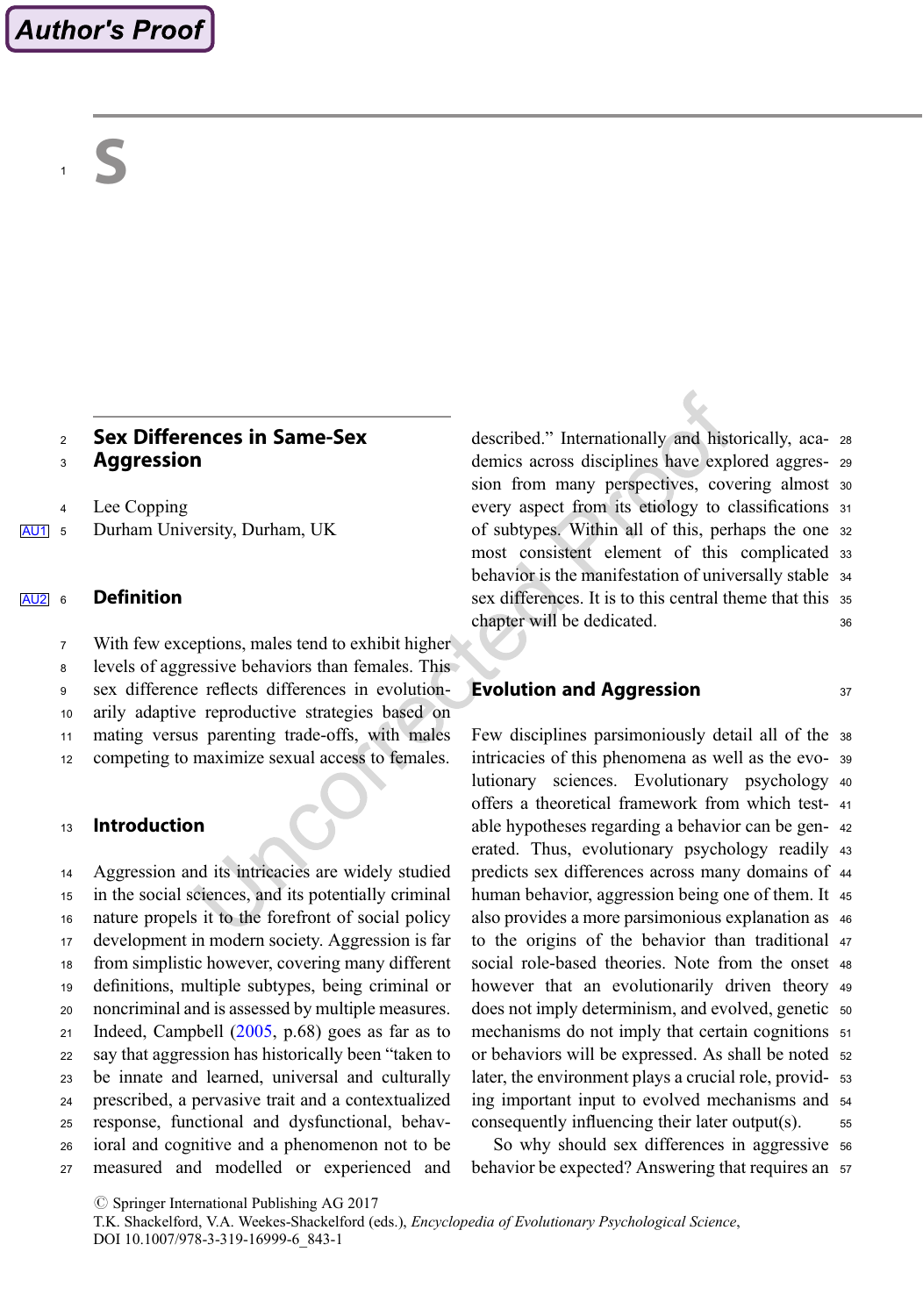understanding of the purpose of aggression and the problem(s) that it emerged to solve. As our ancestors became the most dominant species on the planet and began to master many of the com- plexities of the earth's ecology, one of the most pressing threats to individual survival became each other. Conspecific competition became an issue that all men and women would have to cope with in order to maintain reproductive fit- ness. Competition is necessary to secure the resources required to survive. These resources can be material (food, shelter) but are not limited to this domain and include status and mate access. However, competition often entails the use of aggression and violence. It is an adaptive strategy that can be employed when necessary. Aggression can achieve many things: the acquisition of food, water, or territory, securing reproductive access to the opposite sex, defending against attackers, and eliminating threats to survival and reproduction. But this is not without limitations. Costs of aggression can be high, potentially catastrophic, including: the loss of resources, social ostracism, injury, or even death (eliminating the ability to reproduce permanently). Thus aggression is not necessarily the first response to a problem, and individuals carefully consider the costs and bene- fits of its use. While in some cases it may appear to be so, this decision-making process is not neces- sarily conscious, and our sophisticated evolved neural architecture can manage this without explicit, conscious processes.

 As competition is a fundamental part of life, necessary for both males and females, it is helpful to understand where the sexes are in fact similar where aggression is concerned. There are strong correlations between male and female aggression (including violent and/or criminal – Campbell et al. [2001](#page-12-0)). Male and female aggression levels are moderated by many shared environmental fac- tors including: impoverishment, sex ratios, and population densities, to name but a few of the most common factors. Many underlying psycho- logical mechanisms associated with aggression (traits such as anger, hostility, self-esteem) do not demonstrate the sex differences many would expect where aggression is concerned. Moreover, increasing levels of provocation decrease the magnitude of the sex difference in aggression <sup>106</sup> (Archer [2004](#page-12-0)). The conclusion is thus obvious: <sup>107</sup> male and female aggression is inextricably linked. <sup>108</sup> The question therefore becomes, why should <sup>109</sup> levels of aggression differ between men and <sup>110</sup> women?

#### **The Evolution of Sex Differences** 112

Before examining why men and women should <sup>113</sup> differ in terms of aggression, one must understand 114 the differences in selection pressures they each <sup>115</sup> face. The prevailing view in the evolutionary sci- <sup>116</sup> ences for the basis of sex differences (not just in <sup>117</sup> aggression) is one of differences in fitness vari- <sup>118</sup> ances. Two principles within the evolutionary dis- <sup>119</sup> cipline form the core explanation of many sex <sup>120</sup> differences (across all species): sexual selection <sup>121</sup> (Archer [2009\)](#page-12-0) and parental investment theory <sup>122</sup> (Trivers [1972](#page-12-0)). It should be noted that these two <sup>123</sup> theories predominantly detail the benefits of male <sup>124</sup> aggression. The costs and benefits of female <sup>125</sup> aggression will be explored in section <sup>126</sup> "[Explaining the Sex Difference: Male and Female](#page-6-0) <sup>127</sup> [Competition](#page-6-0)." 128

The sex that makes the larger investment <sup>129</sup> (predominantly the female) acts as a limiting fac- <sup>130</sup> tor for the sex with the smaller investment <sup>131</sup> (predominantly the male). Investment in this con- <sup>132</sup> text means the allocation of bioenergetic <sup>133</sup> resources critical for successful reproduction. <sup>134</sup> Investment levels differ between males and <sup>135</sup> females. For males, reproductive investment can <sup>136</sup> potentially end at conception, meaning a strategy <sup>137</sup> focused on accessing as many mates as possible <sup>138</sup> can potentially grant greater fitness returns. For <sup>139</sup> females, investment is protracted, entailing gesta- <sup>140</sup> tion, lactation, and resource acquisition to sustain <sup>141</sup> any resulting offspring (potentially for many years <sup>142</sup> post-pregnancy). While males can quickly reenter <sup>143</sup> the mating arena and repeat this process with as <sup>144</sup> many other females as they can access, females <sup>145</sup> cannot usually do so for some time after birthing, <sup>146</sup> creating a skewed operational sex ratio with an <sup>147</sup> excess of reproductively active males.

Directing resources to parenting is generally <sup>149</sup> more advantageous for females to ensure <sup>150</sup>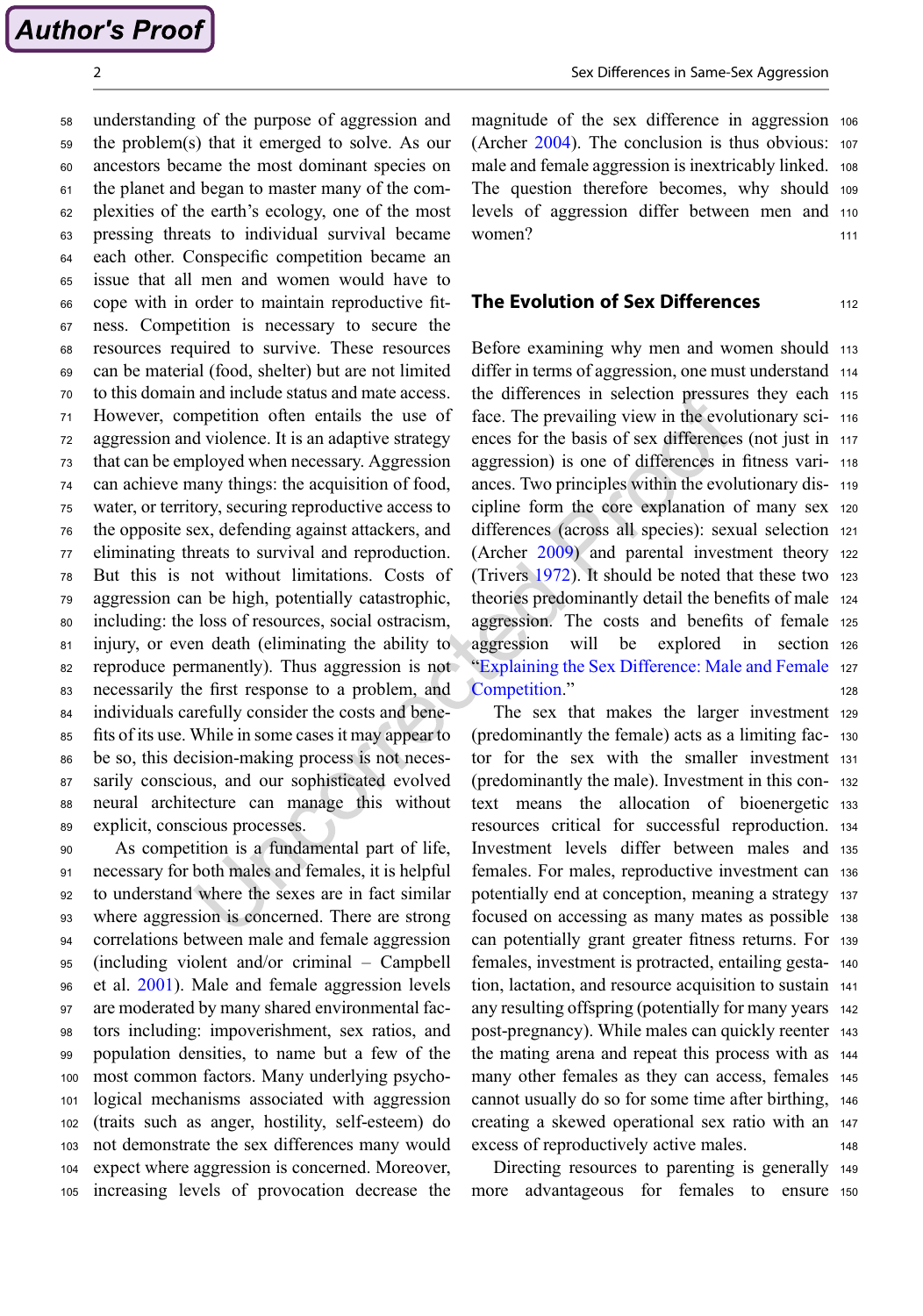### Sex Differences in Same-Sex Aggression 3 and 20 Aggression 3 and 3 and 3 and 3 and 3 and 3 and 3 and 3 and 3 and 3 and 3 and 3 and 3 and 3 and 3 and 3 and 3 and 3 and 3 and 3 and 3 and 3 and 3 and 3 and 3 and 3 and 3 and 3

 reproductive fitness, despite the resource burden of reproduction reducing their overall reproduc- tive rate. The sex with the lower rate of reproduc- tion thus benefits more from parenting than mating. Male reproductive rates can be much higher given low obligatory costs that females must bear. Despite low reproductive rates, how- ever, a female is rarely unable to mate, thus reduc- ing their reproductive variance. Females (who bear the real costs of reproduction) aim to maxi- mize their investments and usually seek high genetic quality or the offer of high levels of male offspring investment from potential partners. For males, there is no ceiling on reproductive rate. This, however, is contingent on males competing for sexual access to mates, either through female choice or aggressive intrasexual competition. As such, while females are nearly assured to have mating opportunities, the risk of reproductive oblivion for males is much higher. Consequently, reproductive variance is much higher for males than for females. According to Trivers ([1972\)](#page-12-0), "The sex whose typical parental investment is greater than that of the opposite sex will become a limiting resource for that sex. Individuals of the sex investing less will compete among themselves 177 to breed with members of the sex investing more' 178 (Trivers [1972,](#page-12-0) p.140).

 Consequently, fitness variances between males and females shape sexual strategies. Males com- pete for females, and females strive to access high-quality males. Male competition in particu- lar fostered sexual dimorphisms that enhanced their reproductive success. Indeed, it appears that across species (including our own), greater vari- ability exists for sexually selected traits rather than nonsexually selected traits in males and females (Archer and Mehdikhani [2003](#page-12-0)). To take an example from the animal kingdom, the north- ern elephant seal's (Mirounga angustirostris) physical size is a sexually selected characteristic through which it establishes social dominance. Large males more ably monopolize access to females and defend against (or remove entirely) subordinate male rivals. Mate competition is intense, with over 75% of all seal pups being the resulting offspring of approximately 5% of adult males. Furthermore, merely 10% of males

actually survive to reproduce at all. As if the <sup>199</sup> competition was not enough for males, female <sup>200</sup> elephant seals deliberately attempt to mate with <sup>201</sup> the most socially dominant and "protest" against <sup>202</sup> the advances of subordinate males. This further <sup>203</sup> increases male-male conflict and allows females <sup>204</sup> to effectively choose the best mates. Physical size <sup>205</sup> in the elephant seal thus allows males to compete <sup>206</sup> while simultaneously acting as a signal of quality <sup>207</sup> to females, increasing the likelihood that the larg- <sup>208</sup> est males reproduce and increase their overall <sup>209</sup> fitness. Sexually dimorphic traits have evolved <sup>210</sup> in hominid species also, such as facial hair, voice <sup>211</sup> pitch, and physical size, and likely evolved as a <sup>212</sup> result of inter- and intrasexual selection (Archer <sup>213</sup> [2009\)](#page-12-0). Furthermore, archaeological evidence sug- <sup>214</sup> gests that aggression can increase male fitness <sup>215</sup> benefits (Grauer and Stuart-Macadam [1998\)](#page-12-0). 216

From the principles of sexual selection and <sup>217</sup> parental investment theory, testable hypotheses <sup>218</sup> regarding the expression of behaviors or traits <sup>219</sup> can be generated. In the case of aggression, the <sup>220</sup> following predictions can be made: 221

- 1. As reproductive variances are higher for males <sup>222</sup> than for females, so to should variances in <sup>223</sup> sexually selected behaviors such as aggression. <sup>224</sup>
- 2. As males compete for female access, aggres- <sup>225</sup> sion should be more often invoked by males <sup>226</sup> than females. 227
- 3. Ecological factors such as density, resource <sup>228</sup> scarcity, and sex ratio should increase levels <sup>229</sup> of aggression. <sup>230</sup>
- 4. Aggression (and any subsequent sex differ- <sup>231</sup> ences) should be universal across all cultures <sup>232</sup> and time periods. 233
- 5. Levels of aggression should increase through <sup>234</sup> development, reach its zenith during the most <sup>235</sup> reproductive phase of the lifespan, and decline <sup>236</sup> with increasing age. 237
- 6. In our evolutionary past, males who use <sup>238</sup> aggression successfully should achieve fitness <sup>239</sup> gains. 240
- 7. The magnitude of the sex difference should <sup>241</sup> increase as the behavior becomes increasingly <sup>242</sup> violent and dangerous. 243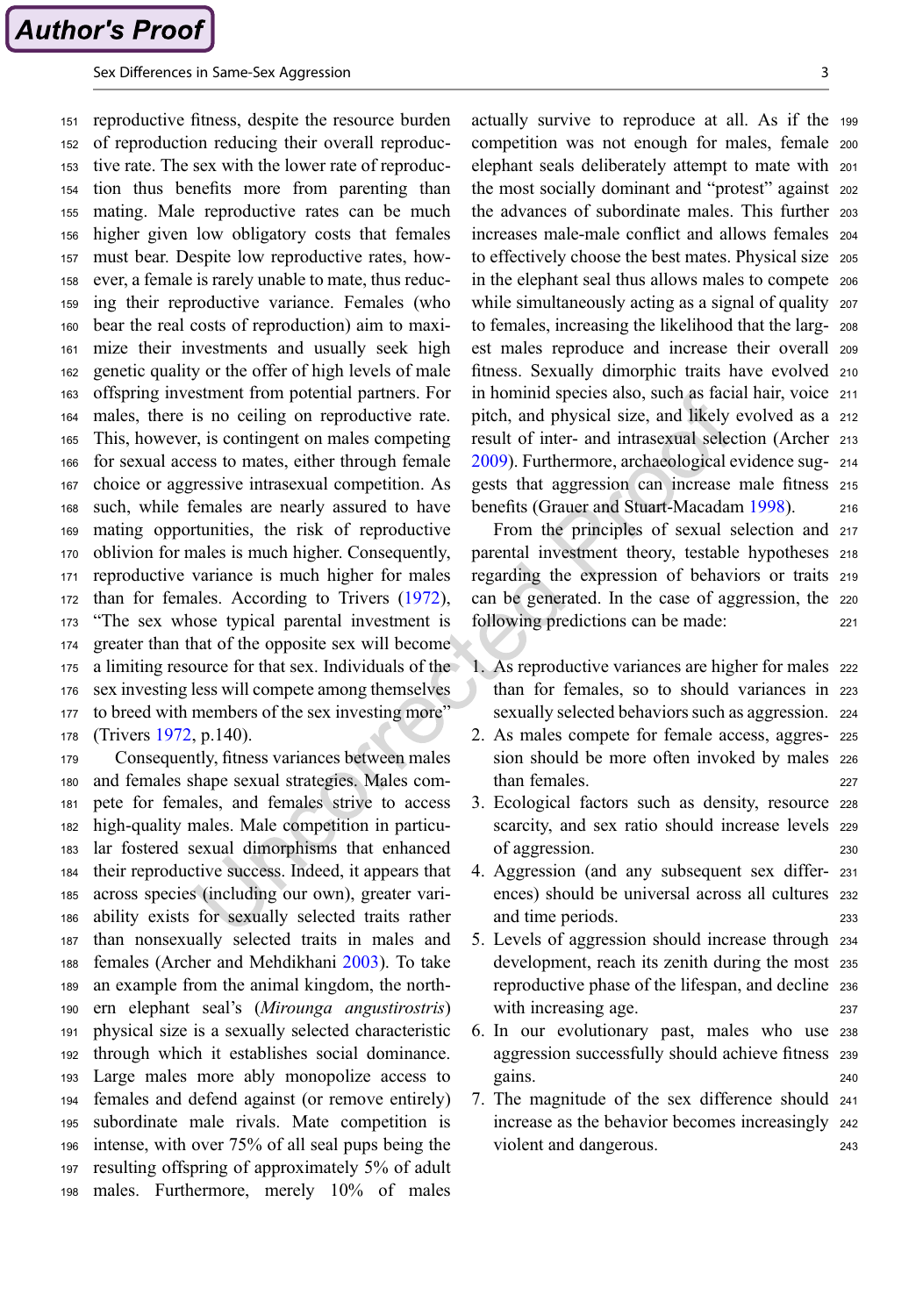The discussion above has touched on data pertaining to hypotheses 1, 3, 4, and 6, and there is relative consensus that aggression is likely a sexually selected trait (Archer [2009\)](#page-12-0). The remain- der of the chapter is dedicated to detailing where human men and women differ in terms of aggres-sive behavior.

#### <sup>251</sup> How Do the Sexes Differ in Terms of <sup>252</sup> Aggression?

 As the mating arena poses different challenges for men and women, it is reasonable to predict that they will express aggression differently. Research confirms this, with males being ubiquitously more aggressive. Gender differences appear in almost all forms of aggression, and this effect appears universally across age, time, culture, and geogra- phy. Numerous meta-analyses have confirmed these effects (e.g., Archer [2004](#page-12-0)). This provides further evidence to support hypotheses 2 and 4: that males should resort to aggression more than females and that this effect should be consistent across cultures. As noted earlier, aggression has multiple forms, subtypes, and categorizations, and it is impossible to cover all of them here. The most obvious place to start, however, is with an analysis of sex differences in direct aggression.

#### <sup>270</sup> Sex Differences in Direct Aggression

 Direct aggression represents the propensity to intentionally inflict either physical and/or psycho- logical harm or injury or reputational damage upon another person and can be physical, verbal, violent, nonviolent, criminal, or noncriminal. In all cases, the target can identify the aggressor and is able to retaliate immediately. As such, direct aggression is a strategy of high risk, and the costs of such an action can be high. It is also the type of aggression in which the differences between men and women are most pronounced, supporting pre- diction 7 which suggests that the sex difference should increase in line with increasingly violent or dangerous aggressive behaviors.

<sup>285</sup> Across almost all measures of direct aggres-<sup>286</sup> sion, men universally express higher levels of it <sup>287</sup> (Archer [2004](#page-12-0), [2009](#page-12-0)) and show greater variation

within it (Archer and Mehdikhani [2003\)](#page-12-0). While <sup>288</sup> men and women are more likely to aggress against <sup>289</sup> members of the same sex, men are most likely to <sup>290</sup> be the victims of aggression, not just from other <sup>291</sup> men but also from women (Archer [2004\)](#page-12-0). Physi- <sup>292</sup> cally aggressive activity (such as hitting, kicking, <sup>293</sup> etc.) show male-biased effect sizes between <sup>294</sup>  $d = 0.91$  and  $d = 0.59$ , with smaller effect sizes 295 for nonphysical aggression such as abuse and <sup>296</sup> threats,  $d = 0.46$  and  $d = 0.28$  (Archer [2004\)](#page-12-0). 297 Men are more likely to aggress toward known, <sup>298</sup> rather than unknown, targets, but lowering <sup>299</sup> aggression in line with greater levels of intimacy, <sup>300</sup> while females report more aggression toward <sup>301</sup> unknown than known targets. Females are more <sup>302</sup> likely however to aggress toward an opposite sex 303 intimate partner than males (to be discussed later). <sup>304</sup>

Homicide is overwhelmingly male biased, <sup>305</sup> with 97% of killings involving men and 99% of <sup>306</sup> same sex homicides being male-male (Daly and 307 Wilson [1988](#page-12-0)). The likelihood of hospitalization <sup>308</sup> through violence induced harm is significantly <sup>309</sup> higher for men than women (Shepherd [1990\)](#page-12-0). 310 Approximately three quarters of violent offences <sup>311</sup> committed by women, however, are classed as <sup>312</sup> simple assaults (Greenfeld and Snell [1999\)](#page-12-0). Men <sup>313</sup> are much more likely to carry and aggress with <sup>314</sup> weapons (Archer [2004](#page-12-0)), while women fight 315 mainly with their fists and/or feet (Ness [2004\)](#page-12-0). <sup>316</sup> Pathologies characterized by high levels of <sup>317</sup> aggression, violence, and criminality tend to be <sup>318</sup> heavily male biased (American Psychiatric Asso- <sup>319</sup> ciation [2000\)](#page-12-0). Consistent with the theory of sexual <sup>320</sup> selection and parental investment, introducing the <sup>321</sup> motivation to mate appears to increase direct <sup>322</sup> aggression in men but not women, with this <sup>323</sup> increase directed predominantly at the most viable <sup>324</sup> same-sex targets such as single, unmarried men <sup>325</sup> (Ainsworth and Maner [2014\)](#page-12-0). Sex differences <sup>326</sup> appear very early in childhood, often observable <sup>327</sup> from 12 months of age (Baillargeon et al. [2007\)](#page-12-0), <sup>328</sup> and while the actual magnitude of these differ- <sup>329</sup> ences remain relatively stable until the early <sup>330</sup> teens, male aggression then begins to peak <sup>331</sup> (Archer [2004\)](#page-12-0). Throughout adulthood, this differ- <sup>332</sup> ence remains but declines in magnitude with age. <sup>333</sup> These data provide support for prediction 5 with <sup>334</sup>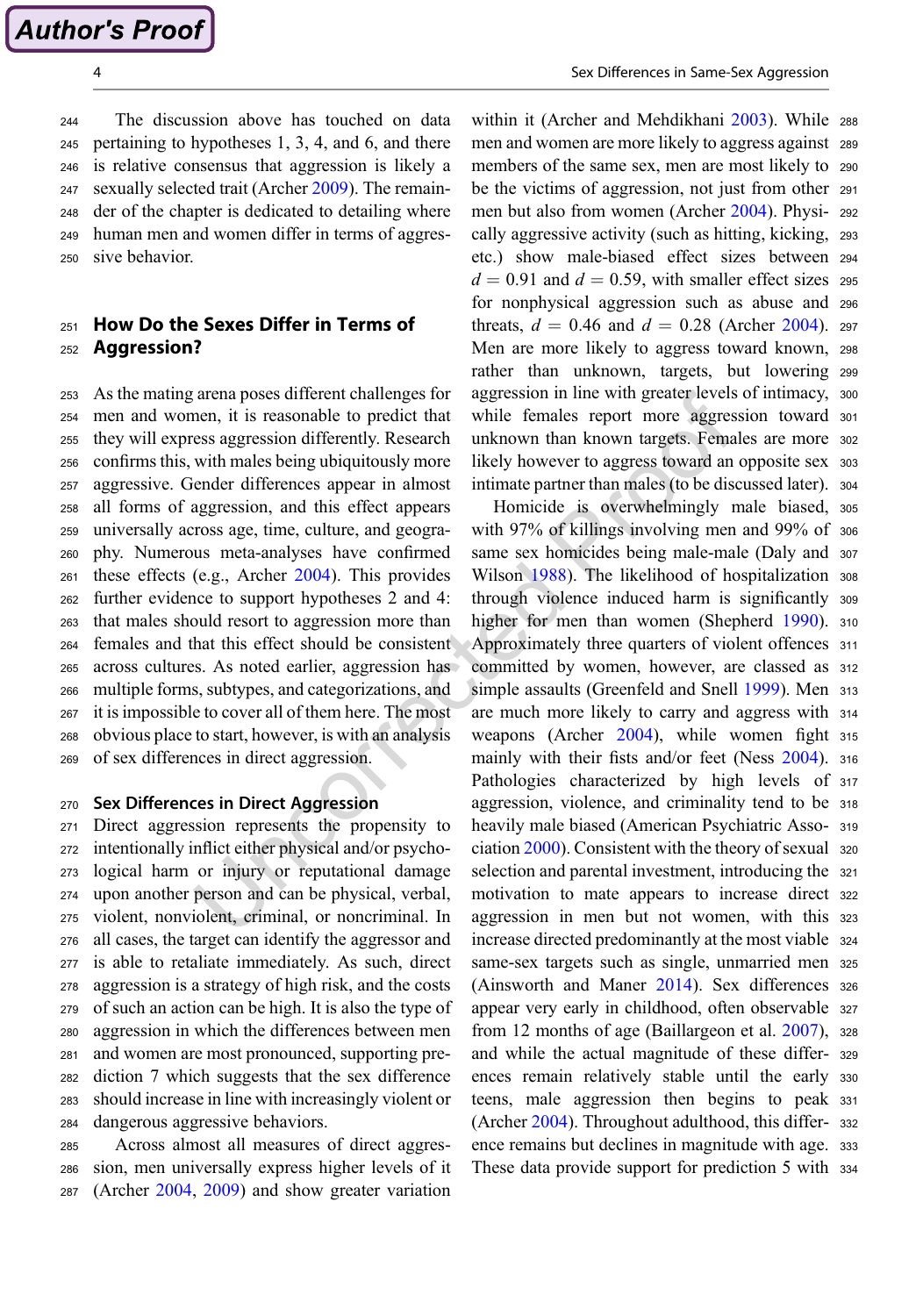<sup>335</sup> aggression being at its highest levels during our <sup>336</sup> core reproductive years.

#### 337 Sex Differences in Indirect Aggression

 Indirect aggression is conceptually ambiguous, often used synonymously with terms such as rela- tional and social aggression. Here, indirect aggression is used to cover all of these subsets, following Archer and Coyne [\(2005](#page-12-0)) who claimed these terms are best integrated due to their con- ceptual overlap. Indirect aggression is more veiled than direct aggression and is used as an alternative way to harm the target, for instance, via manipu- lating other people to conceal one's own identity. It includes actions such as gossiping, rumor spreading, ostracism, and defamation and acts where the perpetrator often remains anonymous to victims. Indirect aggression is a low-cost attack on a target. It is also a type of aggression relatively unique to our own species, with analogous behav- ior in animals being almost nonexistent (Archer and Coyne [2005\)](#page-12-0).

 Meta-analytic studies to date suggest that in this domain, sex differences do not exist, with either trivial effect sizes in the female direction or parity between the sexes (see Archer [2004\)](#page-12-0). However, variation between these studies is con- siderable (potentially due to measurement issues), and, while the precise nature of the sex difference within indirect aggression remains inconclusive, there are specific sex differences noteworthy of discussion. This provides us some support for prediction 7, as in the case of indirect aggression, sex differences are difficult to detect due to the inherently nonviolent nature of the behavior.

 Research shows that girls preferentially used indirect aggression compared to boys (52% versus 20%, respectively, in 15-year-olds) when compar- ing engagement rates. Women also show stronger preferences for this strategy (even after control- ling for perceptions of social norms and approval). Girls rate these forms of aggression as more harm- ful than boys (Coyne et al. [2006\)](#page-12-0). In the media, indirect aggression is likely to be enacted by an attractive female aggressor, the characters often portrayed as justified for and rewarded by its use. Girls who exhibit higher levels of indirect aggres-sion watch such programs more than lessaggressive peers, and viewing this form of aggres- <sup>382</sup> sion appears to increase its use by girls in real- <sup>383</sup> world settings (Archer and Coyne [2005](#page-12-0)). Gossip 384 patterns also vary between males and females. <sup>385</sup> While both sexes attend more to same-sex gossip, <sup>386</sup> this effect is stronger in women, who engage in <sup>387</sup> more of it and also remember more details regard- <sup>388</sup> ing other women who were subject to it, particu- <sup>389</sup> larly if the victim is physically attractive. The use <sup>390</sup> of exclusion tactics is more prevalent in girls than <sup>391</sup> boys, appearing in some form from as young as <sup>392</sup> age three and persisting into adolescence and <sup>393</sup> adulthood (Benenson [2013\)](#page-12-0). While aggregations <sup>394</sup> on a meta-analytic level do not display consistent <sup>395</sup> sex differences, particular subtypes, when exam- <sup>396</sup> ined individually, demonstrate differences favor- <sup>397</sup> ing women. 398

#### Sex Differences in Other Aggression Related 399 Areas 400

Unsurprisingly, there are sex differences in a num- <sup>401</sup> ber of psychological areas pertinent to aggression. <sup>402</sup> Men and women mentally represent their beliefs <sup>403</sup> about aggressive behavior differently. Beliefs and <sup>404</sup> justifications, or social representations, separate <sup>405</sup> into two distinct dimensions: instrumental <sup>406</sup> (believing aggression is a means to an end) and <sup>407</sup> expressive (believing aggression results from loss <sup>408</sup> of control). Men are more likely to view aggres- <sup>409</sup> sion instrumentally while women are more <sup>410</sup> expressive (Tapper and Boulton [2004](#page-12-0)). Differ- <sup>411</sup> ences in social representations of aggression <sup>412</sup> emerge in childhood from an early age (Tapper <sup>413</sup> and Boulton [2004\)](#page-12-0). Instrumental beliefs tend to <sup>414</sup> show a positive correlation with verbal and phys- <sup>415</sup> ical aggression. Expressive beliefs however show <sup>416</sup> more inconsistent patterns of results with actual <sup>417</sup> levels of aggression (Tapper and Boulton [2004\)](#page-12-0). <sup>418</sup> Representations also demonstrate relationships <sup>419</sup> with forms of noninjurious outbursts of angry 420 behavior. 421

Males and females also differ on unconscious <sup>422</sup> levels when it comes to aggression. Noted earlier <sup>423</sup> was the male propensity to aggress with weaponry <sup>424</sup> (Archer [2004\)](#page-12-0). Related to this, men are also more <sup>425</sup> sensitive to the presence of weapons (Sulikowski <sup>426</sup> and Burke [2014\)](#page-12-0). From early childhood, men <sup>427</sup> even report higher frequencies of aggression and <sup>428</sup>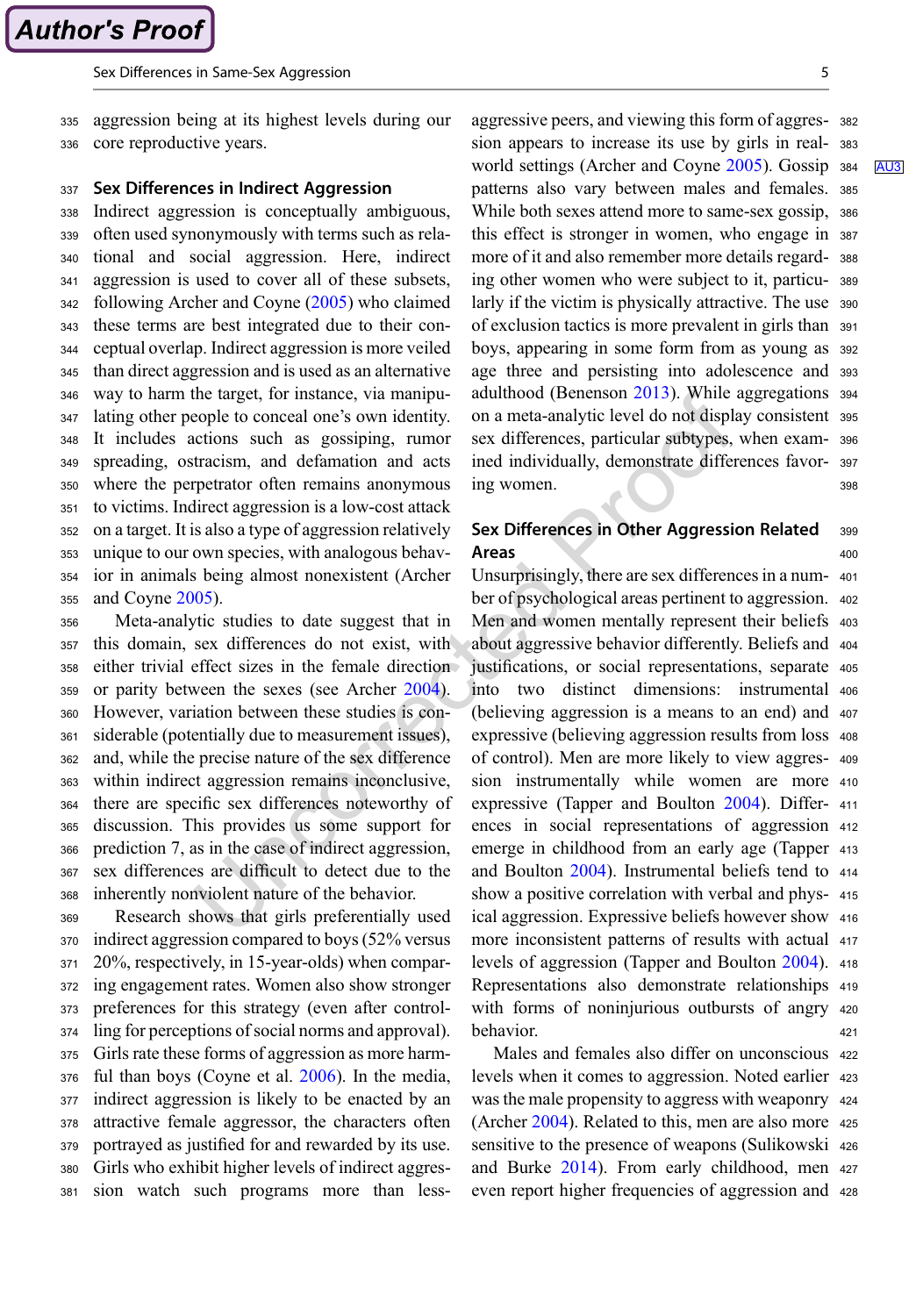<span id="page-6-0"></span>

 violence in dreams than women, and within dream manifestations of these aggressors are far more likely to be male (Schredl [2009](#page-12-0)). Finally men and women are more likely to form false memo- ries regarding aggression in a way consistent with sex differences in actual aggression. Laney and Takarangi ([2013\)](#page-12-0) demonstrated using false feed- back procedures that men were more likely to form false memories about causing a black eye while women were more likely to form false memories about spreading malicious gossip. These reflect the differences observed in direct and indirect aggression. While these more uncon- scious elements of aggression receive less empir- ical attention in the literature, it is the nonetheless interesting that they exist and that the evolved minds of men and women process information on the periphery of aggressive behavior differ- ently, but not irreconcilably so from the actual expression of aggression itself.

#### <sup>449</sup> Explaining the Sex Difference: Male and <sup>450</sup> Female Competition

 So why should men be so much more likely to attack, wound, and kill each other compared to women? Why should women prefer a more circu- itous form of aggression? These two important questions require answering in order to truly understand why the sexes differ. Referring back to the earlier discussion on differences in repro- ductive variances, the answer becomes apparent. For men, the reproductive stakes are high and the drive to compete is more imperative. Men com- pete for mating opportunities with women, and aggression allows men to establish dominance hierarchies, suppress challengers, and remove threats to reproductive success. For men strug- gling to access mates, the impetus to aggress increases, as failure to mate means lineage extinc- tion. Although potential costs are high, men will risk injury, and potentially death, in order to achieve fitness gains. As the alternative is to not reproduce, however, the potential reward of repro- ductive success becomes all the more salient. Combine this impetus with ecological disadvan-tages, such as an operational sex ratio with more

men than women (making access harder), lack of <sup>474</sup> status or resources to attract women (making them <sup>475</sup> less desirable than the competition) or high con- <sup>476</sup> centrations of young men (who particularly lack <sup>477</sup> the status and resources of older, more experi- <sup>478</sup> enced conspecifics) and the overall likelihood of <sup>479</sup> male-male competition increase further. Repro- <sup>480</sup> ductively active men become more accepting of <sup>481</sup> the risks involved in aggression, and this increases <sup>482</sup> the frequency and magnitude of male aggression. <sup>483</sup> This phenomena was termed by Wilson and Daly <sup>484</sup> [\(1985](#page-12-0)) as the "young male syndrome." Note that <sup>485</sup> this competition for female access is not necessar- <sup>486</sup> ily conscious and indeed is not usually directly <sup>487</sup> about aggressing over women. Men fight over <sup>488</sup> status and their overall position in the dominance <sup>489</sup> hierarchy. The hierarchy symbolizes their worth <sup>490</sup> to women and thus their desirability as a mating <sup>491</sup> prospect (recall the example of the elephant seal). <sup>492</sup> Thus it is status that, in the environment of evo- <sup>493</sup> lutionary adaptiveness, would have translated into <sup>494</sup> reproductive success and it this that they are will- <sup>495</sup> ing to use aggression to achieve and maintain. <sup>496</sup>

Status acquisition in males begins early in <sup>497</sup> development. Hierarchical structures appear in <sup>498</sup> groups of boys as early as age six. The position a <sup>499</sup> boy occupies is even predictive of their domi- <sup>500</sup> nance 9 years later. Rough and tumble play is  $501$ more important to and engaged in more by boys, <sup>502</sup> allowing them to establish who is tougher. Boys <sup>503</sup> more than girls are also better at identifying who <sup>504</sup> among a group is the strongest (Archer [2009\)](#page-12-0). <sup>505</sup> This early development of competitive behavior  $506$ suggests boys are effectively preparing them- <sup>507</sup> selves for status competitions that will emerge in <sup>508</sup> young adulthood. While high-status men will not <sup>509</sup> necessarily be more aggressive, the pursuit of <sup>510</sup> status from those who seek it may necessitate <sup>511</sup> aggressive strategies to retain it. Group living <sup>512</sup> has fostered norms that punish aggression in <sup>513</sup> most cases, and status can be awarded in a variety <sup>514</sup> of other ways such as demonstrating wealth or <sup>515</sup> excelling in competitive sports. However, men <sup>516</sup> can use aggression in certain circumstances to <sup>517</sup> gain status if they can maintain an image of <sup>518</sup> strength and of credible threat to challengers. <sup>519</sup> Men are particularly sensitive to attacks on status 520 and position (Daly and Wilson [1988](#page-12-0)), and the <sup>521</sup>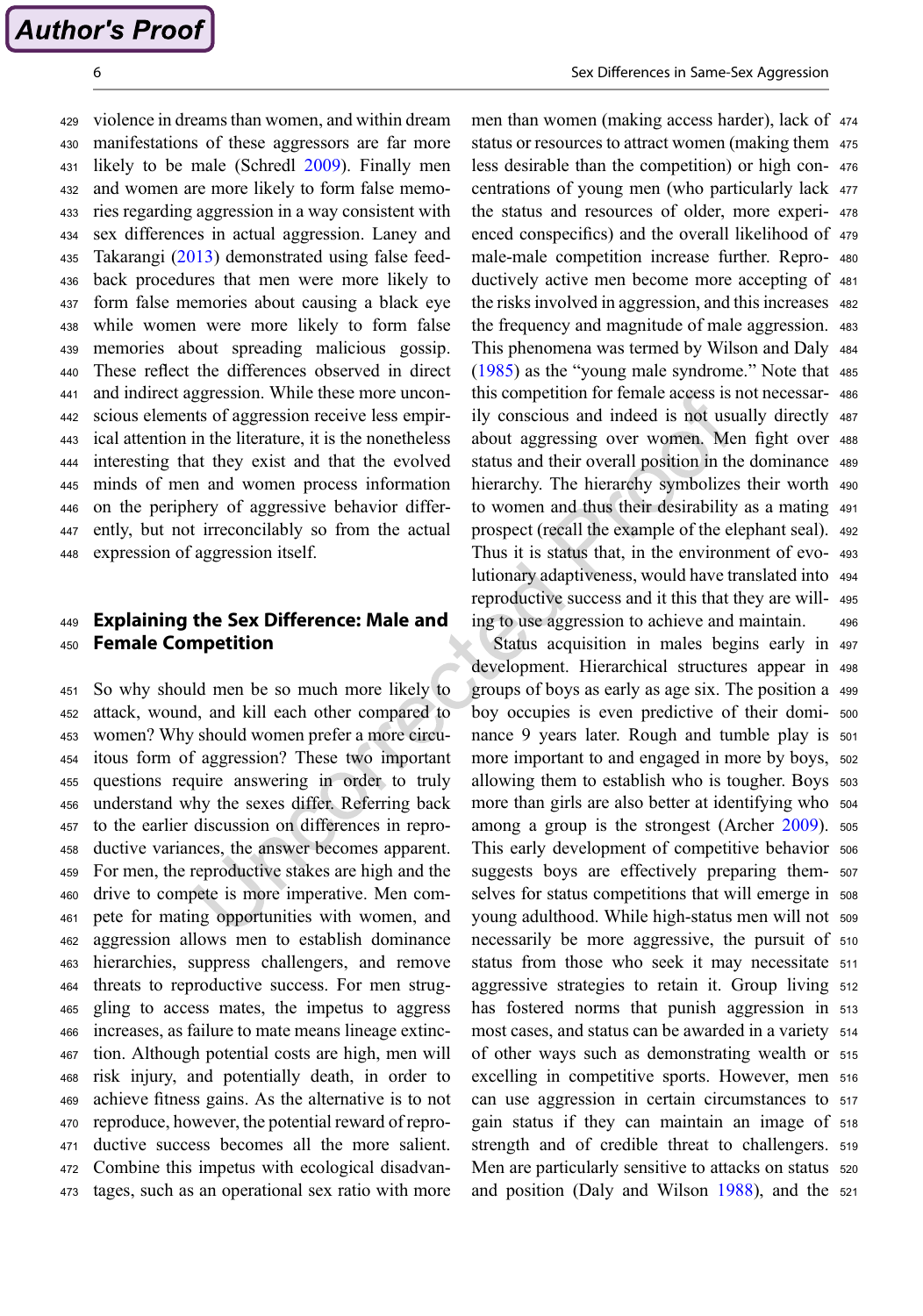### Sex Differences in Same-Sex Aggression 7 (1991) and the sex Aggression 7 (1991) and the sex Aggression 7 (1991)

 need to defend it results in violent escalations and retaliations to "save face." This is one reason why many male-male altercations begin with star- tlingly banal causes (jests, jostling, insults, etc.) and can ultimately lead to homicide. Despite the risks entailed in escalation, the potential loss of status is too great a cost, and aggression often ensues to prevent it.

 Many authors (see Campbell [2013](#page-12-0)) note that this explanation of sex differences in aggression focuses almost exclusively on why men should aggress and not on why women should. According to Triver's principles, females aggress less simply because their likelihood of not reproducing is comparatively lower. But women are also locked in their own competitive struggles which may manifest in aggression, if not neces- sarily as often or as directly as men (Benenson [2013;](#page-12-0) Campbell [2013](#page-12-0)). It is important to explain when and why women will resort to physical force if necessary. As with men, status loss and the avoidance of victimization are prime motivations. Women who successfully fight can force other women to withdraw and establish a reputation to disincentivise challengers (Campbell [2013](#page-12-0); Ness [2004\)](#page-12-0). As with men, these reputations often require defending. Retaliation over insults, partic- ularly those deriding either their sexual reputation or attractiveness, are also key determinants of aggressive escalation in women (Campbell [2013;](#page-12-0) Ness [2004](#page-12-0)). A second motivation in women stems from jealousy and the need to protect an existing relationship, or the status that such a relationship may bring (Campbell [2013;](#page-12-0) Ness [2004](#page-12-0)). These escalations likely increase in situations where there is variation in men's resources or a general paucity of males exists, making competition for well-resourced mates (even in the short term) worth fighting for. While these are pertinent explanations of why women physically aggress, they do not explain why women's aggression is lower in magnitude when compared to men. As noted earlier however, there are distinct sex dif- ferences in indirect aggression that clearly favor women, and in understanding these, an explana- tion as to why women are less likely to resort to physical aggression becomes clear.

that men take risks to achieve status that translates 570 into fitness gains. But, women rarely fail to find a <sup>571</sup> partner: their fitness is thus not at stake in the same 572 way. However, the tactics employed by males <sup>573</sup> affect females in other ways. Male investment in <sup>574</sup> offspring is low as men often aim to invest more <sup>575</sup> time in mating effort rather than parenting (Trivers <sup>576</sup> [1972\)](#page-12-0). Consequently, males do little to no child  $577$ rearing, largely due to the fact that a male can <sup>578</sup> never be 100% sure that an infant is his; cuckoldry 579 is after all a potential risk. To reinforce this point, <sup>580</sup> note that the loss of a father (and thus his provi- <sup>581</sup> sioning power) has little impact on offspring fit- <sup>582</sup> ness (Sear and Mace [2008\)](#page-12-0). Thus, the survival of 583 children depends almost exclusively on continued <sup>584</sup> investment from mothers. Research shows that <sup>585</sup> this is the case across human societies (Sear and <sup>586</sup> Mace [2008\)](#page-12-0). The optimal use of a women's 587 resources is therefore to ensure continued invest- <sup>588</sup> ment in her children. If the mother was harmed in 589 such a way that she could not adequately provi- <sup>590</sup> sion her family, her children's survival (her inclu- <sup>591</sup> sive fitness) would be endangered. Were she to <sup>592</sup> die, the consequences would have been likely <sup>593</sup> fatal to the offspring, and lineage extinction <sup>594</sup> would be increasing likely (Campbell [2013\)](#page-12-0). <sup>595</sup> Thus, women benefit from staying alive, because <sup>596</sup> this, ultimately, will keep her children alive as <sup>597</sup> well. Given the importance of survival of the <sup>598</sup> mother to survival of the offspring, selection pres- <sup>599</sup> sures should favor less costly means of competi- <sup>600</sup> tion in women. 601

The so-called young male syndrome claims <sup>569</sup>

Women however still need to compete (not just 602) indirectly) despite potential costs. They still <sup>603</sup> require resources to survive and provision. They <sup>604</sup> still aim to access higher-quality males for repro- <sup>605</sup> ductive purposes (and aim maintain access for as  $606$ much investment as possible). Their propensity to 607 aggress also increases as males aggress, driven by <sup>608</sup> the same environmental factors that heighten <sup>609</sup> competition and make survival harder. The neces- <sup>610</sup> sity for women to use aggression does not disap- <sup>611</sup> pear in the face of rising costs. Female aggression, <sup>612</sup> however, still entails higher costs than the equiv- <sup>613</sup> alent action in males, and this should translate into <sup>614</sup> a less confrontational style of competition. If an <sup>615</sup> opponent cannot retaliate, a woman may be able <sup>616</sup>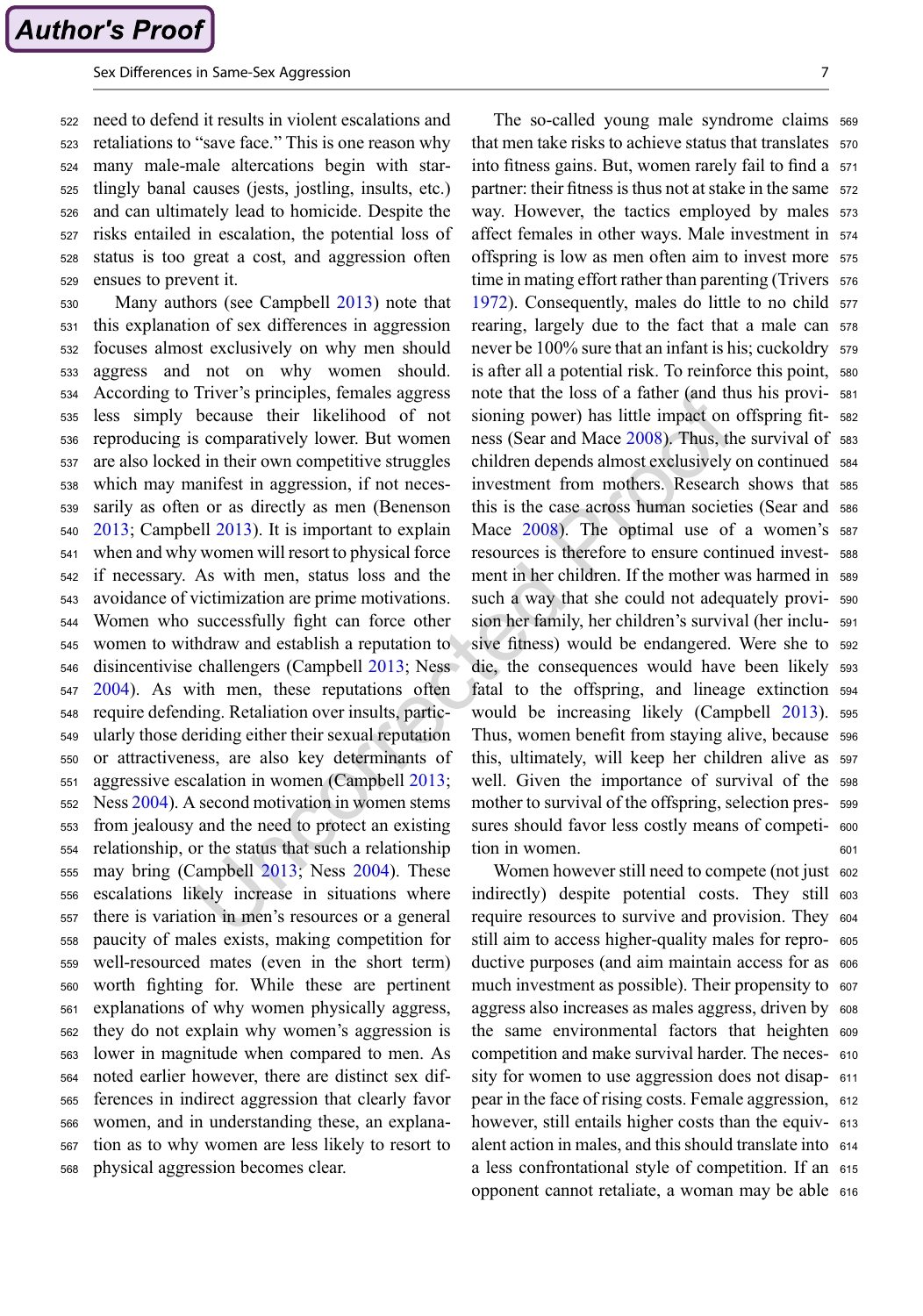8 Sex Differences in Same-Sex Aggression

<sup>617</sup> to increase the survival odds in favor of her own <sup>618</sup> progeny. Indirect aggression provides a means of <sup>619</sup> achieving this end.

 This explains why most indirect aggression (1) shows a female bias, (2) from females, is predominantly aimed at other females, (3) is used primarily during adolescence and young adulthood (the peak reproductive window for females and when competition for mates is most AU4 <sup>626</sup> salient, Vaillancourt 2013), and (4) increases in females when mating motivation is experimen- tally primed. These elements of indirect aggres- sion parallel the major trends demonstrated earlier in same-sex male direct aggression. There is therefore a growing consensus that indirect aggression is an intrasexual competition strategy among women (Benenson [2013;](#page-12-0) Campbell [2013\)](#page-12-0). From an early age, women, like men, form dominance hierarchies between themselves. Dominance hierarchies in females confer fitness benefits such as higher offspring survival rates (Campbell [2013](#page-12-0)). A woman's status can be based on a number of factors such as her mate value, her alliances with other females, and the 641 status of her mate(s) and/or kin (Benenson  $2013$ ). Other women act as a barrier to achieving repro- ductive goals, and so female-female competition tends to be disguised, aims to punish other females who strive for similar goals, and poten- tially leads to the elimination of unrelated females via exclusion tactics (Benenson [2013\)](#page-12-0). High- status women also have a competitive edge and can compete more overtly, either through their mate value or alliances, as the threat of retaliation from lower status targets is less likely (Benenson [2013\)](#page-12-0). Women do not necessarily need to cause direct physical harm to other females in order to inhibit their reproductive success. Character def- amation and rumor spreading, particularly regard- ing a woman's sexual reputation, are seen as successful aggressive tactics designed to reduce the status of females in the community, as female mate value is often contingent on sexual fidelity (Vaillancourt 2013). Similarly, attacking another woman's appearance can reduce the target's attractiveness as a mate to men and as an ally to other women. This explains why name calling (such as "slag" and "slut" or "ugly" and "fat") is

perceived as more damaging to women and why <sup>665</sup> this may result in escalation to physical retaliation <sup>666</sup> (Campbell [2013](#page-12-0); Ness [2004](#page-12-0)) as they are chal- <sup>667</sup> lenges to a woman's mate value. These escalations 668 are still much lower in magnitude (and in their <sup>669</sup> consequences) than typical male-male aggression <sup>670</sup> as, in the vast majority of circumstances, fitness <sup>671</sup> costs remain much higher than reproductive ben- <sup>672</sup> efits. Avoiding direct conflict (and thus harm) for <sup>673</sup> the sake of offspring survival is still a safer strat- <sup>674</sup> egy for women (Campbell [2013](#page-12-0)). 675

Risk and Fear 676

Two key elements have been identified in this 677 analysis of sex differences – the salience of risk <sup>678</sup> in pursuit of reproductive reward to males and the <sup>679</sup> avoidance of high costs in safeguarding reproduc- <sup>680</sup> tive fitness for females. Sexual selection theories 681 focusing on male risk-taking as a driver of aggres- <sup>682</sup> sion (Wilson and Daly [1985](#page-12-0)) are complementary 683 to theories regarding female avoidance of direct <sup>684</sup> aggression (Campbell [2013](#page-12-0)). As the propensity of 685 the sexes to accept risks differs, with women <sup>686</sup> being more avoidant than men, risk-taking could 687 be a proximal mechanism that mediates the sex <sup>688</sup> difference in aggression. 689

It is thus not surprising that sex differences in <sup>690</sup> risk-taking are evident and in directions that par- <sup>691</sup> allel sex differences in aggression. Men have sig- <sup>692</sup> nificantly higher scores on measures of risk- <sup>693</sup> taking and sensation seeking than women across <sup>694</sup> almost all measurement types (Byrnes et al. [1999;](#page-12-0) <sup>695</sup> Cross et al. [2011](#page-12-0)). The magnitude of this sex <sup>696</sup> difference increases with the potential costs <sup>697</sup> (Byrnes et al. [1999\)](#page-12-0). In tasks involving rating <sup>698</sup> situations on the level of risk entailed, women's 699 estimates are significantly higher than men's <sup>700</sup> (Eagly and Steffen [1986\)](#page-12-0). Furthermore men and <sup>701</sup> women classified as greater risk-takers and sensa- <sup>702</sup> tion seekers exhibit aggressive behaviors more <sup>703</sup> frequently (Wilson and Scarpa [2010](#page-12-0)). Measures <sup>704</sup> of risky impulsivity completely mediate the sex <sup>705</sup> differences in physical and verbal aggression. The <sup>706</sup> parallels between aggression and risk-taking are 707 suggestive of a potential link.  $\frac{708}{200}$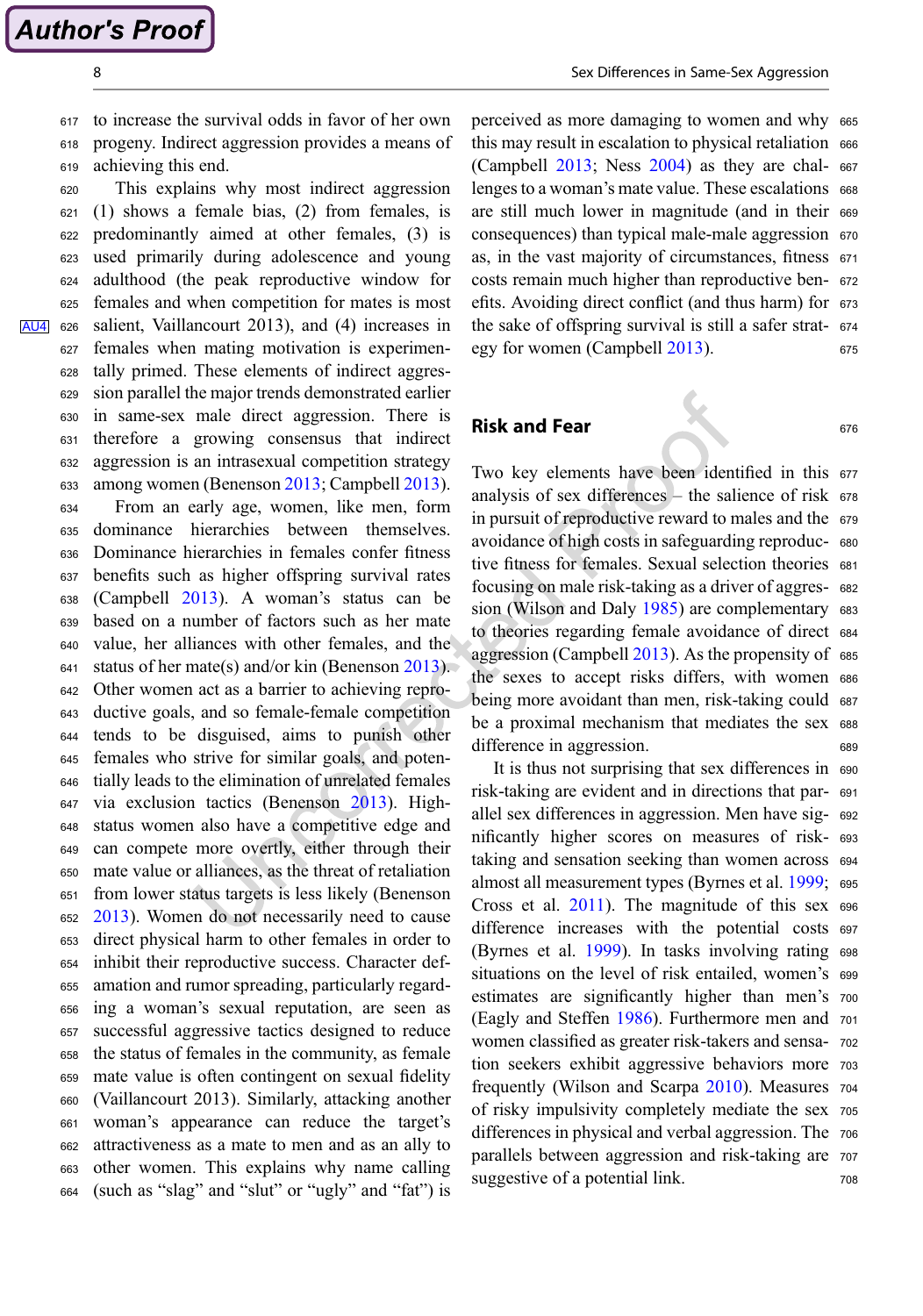#### Sex Differences in Same-Sex Aggression 9.9 (1991) and the sex Aggression 9.9 (1991) and the sex Aggression 9.9

 If sensitivity to risk drives human aggression, what motivational factors, for women in particu- lar, curtails this trait? Campbell ([1999](#page-12-0), [2013](#page-12-0)) suggested that the underlying driver of sex differ- ences in risk and aggression can be reduced to an evolved sex difference in fear-based inhibition. Risk-taking (and synonymous measures such as sensations seeking) can broadly be classified as the reverse of fear. Strong emotional responses to fearful stimuli are likely to inhibit the urge to take risks. If this is so, sex differences should be evi- dent in this domain, with women experiencing it more strongly than men. Campbell's review of the evidence suggests that this appears to be the case, with levels of fear being significantly higher for women being observed cross-culturally while reporting to experience it more intensely. Girls also express fear developmentally earlier than boys. Psychometric analyses of measures containing items with fear and anxiety connota- tions show gender differences in the female direc- tion, while indices of sensation seeking lacking elements of danger show no sex differences. This fear-based mechanism may be specific to real physical danger, as there are few sex differences in measures that examine social fears only. Research also indicates that fear appears to more strongly suppress aggression in women than in men, while harm avoidance is a significant medi- ator in the relationship between gender and expressive representations of aggression. A wealth of neuropsychological evidence sup- ports the proposition that differences in sensitivity to fear is perhaps the underlying mediator of gen- der differences in aggression. Neuroimaging stud- ies show that subcortical structures such as the amygdala (located in the temporal lobe) and the orbitofrontal cortex may be pivotal in managing responses to fearful stimuli. Wider and longer activation patterns of the limbic system (which includes the amygdala) are evident in women who are presented with threatening stimuli. Sim- ilarly, sex differences are evident in response to angry, threatening faces. Orbitofrontal activation is also greater for women than for men in response to facial stimuli that express negative emotion. Similar relationships between the orbitofrontal cortex and the amygdala have been reported

previously in aggressive individuals, which may <sup>757</sup> suggest that women show higher levels of <sup>758</sup> restraint and more effectively regulate negative <sup>759</sup> emotions. 760

These sex differences in fear may explain one <sup>761</sup> of the intricacies of aggressive behavior, the <sup>762</sup> somewhat unexpected sex differences found in <sup>763</sup> intimate partner violence or IPV (Cross and <sup>764</sup> Campbell [2011\)](#page-12-0). While most homicides resulting 765 from IPV are committed by males (Daly and Wil- <sup>766</sup> son [1988\)](#page-12-0), this is largely a function of the fact that 767 men are much stronger and kill more generally. <sup>768</sup> Jealousy accounts for a much larger proportion of <sup>769</sup> female-perpetrated homicides than male- <sup>770</sup> perpetrated homicides, suggesting that, as males <sup>771</sup> are physically larger and stronger, the higher num- <sup>772</sup> ber of male perpetrated partner deaths may just be 773 a factor of their greater physical ability to kill <sup>774</sup> rather than jealously led motivation. Thirty-five 775 percent of IPV-related injuries are sustained by <sup>776</sup> men, while a meta-analysis of IPV measures  $777$ (based upon different acts) found a small but <sup>778</sup> significant effect in the female direction,  $779$ suggesting that females are more likely to aggress <sup>780</sup> toward partners than vice versa. Female aggres- <sup>781</sup> sion toward partners is also not only limited to <sup>782</sup> minor acts. Cross-culturally, even allowing for <sup>783</sup> national levels of female empowerment, men are <sup>784</sup> more likely to be victims of IPV (Archer [2006\)](#page-12-0). 785 However, women do not just aggress toward men <sup>786</sup> generally, it appears only disinhibited toward men <sup>787</sup> they are intimate with. This suggests that there is <sup>788</sup> something specific to intimate partner dyads that <sup>789</sup> may invoke a muted fear response. The response

So why are women more likely to attack inti- <sup>791</sup> mate partners than other men (or women) gener- <sup>792</sup> ally? Campbell ([2010\)](#page-12-0) suggests this could be due <sup>793</sup> to fear reduction in women who are emotionally <sup>794</sup> invested in their partners. In this model, the non- <sup>795</sup> apeptide hormone oxytocin (which is secreted <sup>796</sup> during and has a functional role in several bond- <sup>797</sup> ing, nurturing, and sexual behaviors) serves to <sup>798</sup> reduce the level of fear and stress in females. <sup>799</sup> Forming a sexual relationship requires a female 800 to decrease inhibitions. As selection pressures on 801 female mate choice make choosing the wrong <sup>802</sup> partner a costly business, it is advantageous for <sup>803</sup> females to be more generally inhibited sexually to 804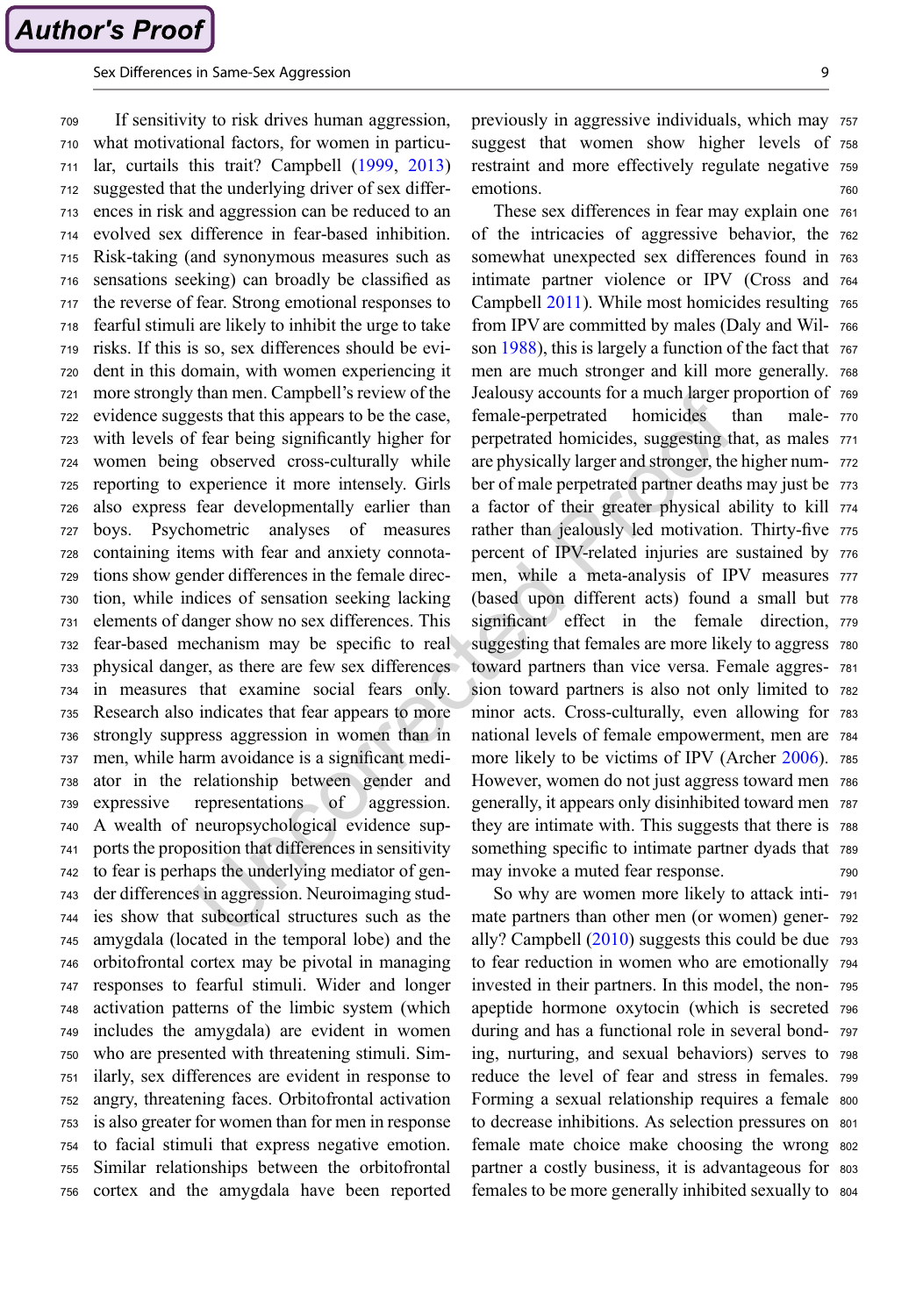allow time to choose appropriate partners care- fully and to reduce the risk of injury from sexually aggressive partners. The release of oxytocin thus serves as an anxiolytic to the fear that normally inhibits sexual behavior and allows copulation to occur. The effect of oxytocin is likely to be one of general disinhibition to facilitate mating but potentially disinhibiting aggression as a by-product. Campbell cites evidence suggesting that oxytocin release increases during interactions with a partner simply increase the odds that a female may be more likely to aggress toward them as opposed to strangers and explains this reversal of the sex difference in IPV. This func- tional account of oxytocin moderated changes to fear-based inhibition allows us to reconcile why women may be more aggressive than men in intimate situations in a way that is still entirely consistent with complementary evolutionary explanations. It should be noted, however, that recent work challenges this hypothesis in finding that the administration of oxytocin can cause fear reductions in men and the opposite effect in women. Further work is required to comprehen- sively understand the wider implications of oxy- tocin as well as how it may act differently within the male and female brain (Campbell [2013\)](#page-12-0).

#### 832 **Conclusion**

 Understanding aggression as an adaptive response provides a functional purpose for both the behav- ior and the gender differences within it. Contrary to popular belief, aggression is not a pathology and is a strategy that all are capable of under specific conditions to facilitate survival. It is essential that we understand how the sexes differ if we are to have a full understanding of this broad phenomenon, and this review represents only a small fraction of the research conducted in the field to date. While the underlying psychology of the sex differences in aggression is not wholly clear, the recent advances in theory regarding fear-based inhibition (Campbell [2010](#page-12-0), [2013\)](#page-12-0) go a long way in reconciling why men and women appear more or less aggressive across different situations. Although these theoretical

developments contingent on models of oxytocin <sup>850</sup> and evidence from small scale neuropsychologi- <sup>851</sup>

cal studies are in their relative infancy, research <sup>852</sup> stimulated by these newer ideas and continued <sup>853</sup> advances in neuroscience will no doubt enhance <sup>854</sup> our understanding of the neuromechanisms <sup>855</sup> responsible for the universal behavioral differ- <sup>856</sup> ences observed between men and women.  $857$ 

Gender is equally pivotal for the purposes of 858 policy and intervention in aggression, violence, <sup>859</sup> and crime. We must understand how and why men 860 and women act and react differently if any degree 861 of success is to be expected from strategies society <sup>862</sup> implements to reduce these potentially dangerous 863 characteristics. Much of this work also needs to <sup>864</sup> focus on what we know to be the shared anteced- <sup>865</sup> ents of aggression, namely, environmental factors 866 that increase the likelihood of competition: pov- <sup>867</sup> erty, lack of educational opportunities, population <sup>868</sup> densities, and social and gender inequalities. This 869 is by no means a small task, but greater work is <sup>870</sup> required to examine how these various factors <sup>871</sup> impact strategies that include aggression <sup>872</sup> (Copping and Campbell 2015). Finally, it is <sup>873</sup> worth reiterating that much of the historic litera- <sup>874</sup> ture has focused on predominantly male aggres- <sup>875</sup> sion. While this has been vital to our <sup>876</sup> understanding of behavior, it is encouraging to 877 note that there is an increase in work focusing on <sup>878</sup> female aggression (Benenson [2013;](#page-12-0) Campbell <sup>879</sup> [1999,](#page-12-0) [2013;](#page-12-0) Cross and Campbell [2011](#page-12-0)). As <sup>880</sup> noted earlier, women are not passive compared <sup>881</sup> to men in their use of aggression and have their 882 own reproductive agenda to which aggression can <sup>883</sup> be used to pursue. Future work should continue to 884 integrate accounts of male and female aggression <sup>885</sup> into their theoretical underpinnings in order to <sup>886</sup> help advance the field constructively. 887

#### Cross-References <sup>888</sup>

|  |  |  | Ability and Willingness of Victim to Retaliate 889 |  |  |  |  |
|--|--|--|----------------------------------------------------|--|--|--|--|
|--|--|--|----------------------------------------------------|--|--|--|--|

- **[Aggression](http://link.springer.com/Aggression)** 890
- **[Aggression for Sexual Access](http://link.springer.com/Aggression for Sexual Access)** 891
- **[Aggression Solves Adaptive Problems](http://link.springer.com/Aggression Solves Adaptive Problems)** 892
- ▶ [Aggression to Avoid Total Reproductive](http://link.springer.com/Aggression to Avoid Total Reproductive Failure) <sup>893</sup> [Failure](http://link.springer.com/Aggression to Avoid Total Reproductive Failure) 894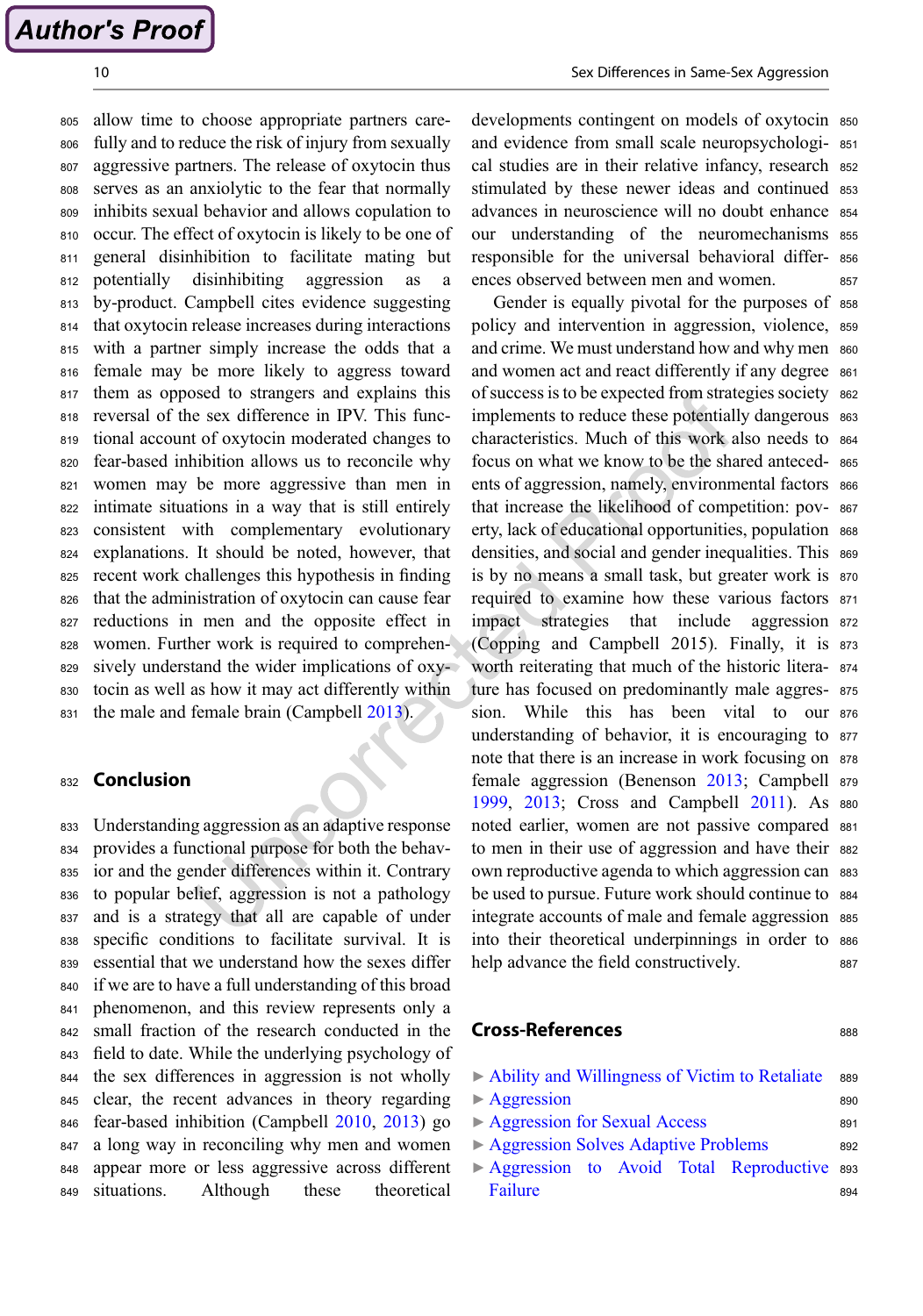# **Author's Proof**

| 895 | Aggression to Secure Additional Partners                             | $\blacktriangleright$ Intrasexua           |
|-----|----------------------------------------------------------------------|--------------------------------------------|
| 896 | Aggression to Thwart Intrasexual Rival                               | $\triangleright$ Intra-Sexu                |
| 897 | Aggressive Defense Against Attack                                    | $\triangleright$ Intrasexua                |
| 898 | Anne Campbell                                                        | $\triangleright$ Intrasexua                |
| 899 | $\triangleright$ Antisocial                                          | $\triangleright$ Intrasexua                |
| 900 | Antisocial Behavior                                                  | $\triangleright$ Intrasexua                |
| 901 | $\triangleright$ Anxiety                                             | $\triangleright$ Intrasexua                |
| 902 | Anxiety (Randy Nesse)                                                | $\triangleright$ Intrasexua                |
| 903 | Assault and Murder                                                   | $\triangleright$ Intrasexua                |
| 904 | $\triangleright$ Benefits of Aggression                              | Elethal Vio                                |
| 905 | Charles Darwin: Theory of Sexual Selection                           | $\blacktriangleright$ Male-Male            |
| 906 | Competition Between Groups                                           | Mate Prefe                                 |
| 907 | Competition for Females                                              | $\triangleright$ Men Riski                 |
| 908 | Competition for Parental Investment                                  | $\blacktriangleright$ Men's<br>- L         |
| 909 | Competition for Resources                                            | Attempting                                 |
| 910 | Competition for Resources Desired By Females                         | $\triangleright$ Men's No                  |
| 911 | Competition for Sexual Access                                        | Attempting                                 |
| 912 | Contexts for Men's Aggression Against Men                            | $\triangleright$ Meta-Anal                 |
| 913 | for Men's Aggression<br>$\triangleright$ Contexts<br><b>Against</b>  | Aggression                                 |
| 914 | Women                                                                | <b>Partner Ho</b>                          |
| 915 | for Women's Aggression Against<br>$\triangleright$ Contexts          | $\triangleright$ Physical A                |
| 916 | Men                                                                  | $\triangleright$ Physical si               |
| 917 | Contexts for Women's Aggression Against                              | Physically                                 |
| 918 | Women                                                                | <b>Physically</b>                          |
| 919 | Context-Specificity of Aggression                                    | $\triangleright$ Psycholog                 |
| 920 | Correlates of Fear                                                   | $\triangleright$ Resource (                |
| 921 | $\triangleright$ Costs of Aggression                                 | $\triangleright$ Resource (                |
| 922 | Retaliation<br>for<br>$\triangleright$ Culture<br>of<br>Honor<br>and | $\triangleright$ Same-Sex                  |
| 923 | Aggression                                                           | $\triangleright$ Sex Differ                |
| 924 | $\triangleright$ Development of Aggression                           | $\triangleright$ Sex Differ                |
| 925 | Development of Sex Differences                                       | Sex Differ                                 |
| 926 | > Female Age as a Predictor of Men's Aggression                      | $\triangleright$ Sex Differ                |
| 927 | <b>Against Women</b>                                                 | Sex Differ                                 |
| 928 | $\blacktriangleright$ Female Choice                                  | <b>Difference</b>                          |
| 929 | <b>Female Choice Among Males</b>                                     | $\triangleright$ Sex Differ                |
| 930 | Female Choice and Male Status                                        | Sexual Sel                                 |
|     | Female Choice and Sexual Conflict Theory                             | $\triangleright$ Sexual Siz                |
| 931 | Emale Mate Choice (Intersexual Selection)                            | $\triangleright$ Signals of                |
| 932 | Female-Female Competition                                            | $\triangleright$ Size and $\triangleright$ |
| 933 | Female-Female Strategies                                             | $\triangleright$ Social Agg                |
| 934 |                                                                      | Social Cor                                 |
| 935 | Female-Perpetrated Violence                                          |                                            |
| 936 | Eunction of Dominance                                                | Social Cor                                 |
| 937 | Gossip, Rumors, and Social Exclusion                                 | $\triangleright$ The Evolu                 |
| 938 | $\blacktriangleright$ Homicide                                       | $\triangleright$ Variance in               |
| 939 | $\triangleright$ Indirect Aggression                                 | $\triangleright$ Variance in               |
| 940 | Individual-Level Costs of Aggression                                 | $\triangleright$ Victims of                |
| 941 | Individual-Level Reputational Consequences                           | $\triangleright$ Violence                  |
| 942 | of Aggression                                                        | $\triangleright$ Violence A                |

| <b>Intrasexual Competition</b>                                     | 943 |                 |
|--------------------------------------------------------------------|-----|-----------------|
| <b>Intra-Sexual Competition Between Females</b>                    | 944 |                 |
| $\triangleright$ Intrasexual Domination                            | 945 |                 |
| $\triangleright$ Intrasexual Domination and Status                 | 946 |                 |
| <b>Intrasexual Male Competition</b>                                | 947 |                 |
| <b>Intrasexual Rivalry Among Men</b>                               | 948 |                 |
| <b>Intrasexual Rivalry Among Women</b>                             | 949 |                 |
| <b>Intrasexual Selection</b>                                       | 950 |                 |
| $\triangleright$ Intrasexual Violence                              | 951 |                 |
| $\blacktriangleright$ Lethal Violence                              | 952 |                 |
| $\triangleright$ Male-Male Competition                             | 953 |                 |
| $\triangleright$ Mate Preferences                                  | 954 |                 |
| Men Riskier, More Aggressive                                       | 955 |                 |
| $\blacktriangleright$ Men's<br>Violence Against<br>Lethal<br>Women | 956 |                 |
| <b>Attempting to Leave</b>                                         | 957 |                 |
| Men's Non-Lethal Violence Against Women                            | 958 |                 |
| <b>Attempting to Leave</b>                                         | 959 |                 |
| Meta-Analysis of Sex<br><b>Differences</b><br>In                   | 960 |                 |
| Aggression                                                         | 961 |                 |
| <b>Partner Homicide</b>                                            | 962 |                 |
| <b>Physical Aggression</b>                                         | 963 |                 |
| <b>Physical size</b>                                               | 964 |                 |
| <b>Physically Strong</b>                                           | 965 |                 |
| <b>Physically Weak</b>                                             | 966 |                 |
| $\triangleright$ Psychological Mechanisms                          | 967 |                 |
| Resource Competition                                               | 968 |                 |
| Resource Competition (Behavioral Ecology)                          | 969 |                 |
| $\triangleright$ Same-Sex Homicide                                 | 970 |                 |
| $\triangleright$ Sex Differences in Aggression                     | 971 |                 |
| Sex Differences in Death by Homicide                               | 972 |                 |
| $\triangleright$ Sex Differences in Intimate Partner Violence      | 973 |                 |
| Sex Differences in Reproductive Variance                           | 974 |                 |
| Sex Differences in Reproductive Variance (Sex                      | 975 |                 |
| Differences in Status-Striving)                                    | 976 |                 |
| Sex Differences in Same-Sex Aggression                             | 977 |                 |
| $\triangleright$ Sexual Selection                                  | 978 |                 |
| $\triangleright$ Sexual Size Dimorphism                            | 979 |                 |
| $\triangleright$ Signals of Body Size                              | 980 |                 |
| Size and Dominance                                                 | 981 |                 |
| Social Aggression                                                  | 982 |                 |
| Social Consequences of Being Target of Gossip                      | 983 |                 |
| Social Consequences of Initiating Gossip                           |     |                 |
| $\triangleright$ The Evolution of Crime                            | 984 |                 |
| ▶ Variance in Male Reproductive Success                            | 985 | AU <sub>5</sub> |
| Variance in Men's Reproductive Success                             | 986 |                 |
| $\triangleright$ Victims of Violence                               | 987 |                 |
| $\triangleright$ Violence                                          | 988 |                 |
|                                                                    | 989 |                 |
| $\triangleright$ Violence Against Men                              | 990 |                 |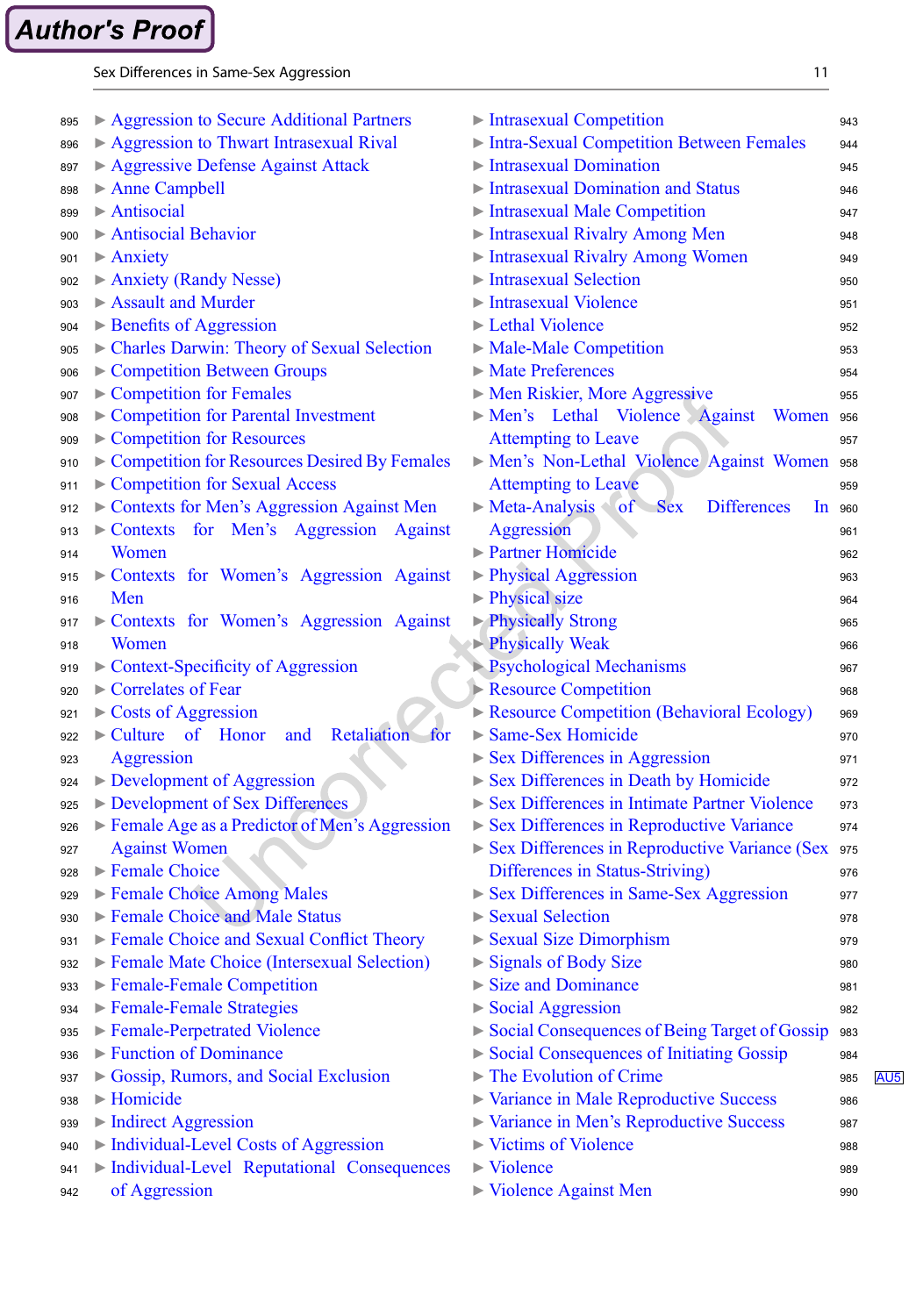<span id="page-12-0"></span>**Author's Proof** 

<sup>991</sup> ▶ [Vocal Indicators of Dominance](http://link.springer.com/Vocal Indicators of Dominance)

<sup>992</sup> ▶ [Weaponry](http://link.springer.com/Weaponry)

#### **AU6** 993 References

- 994 Ainsworth, S. E., & Maner, J. K. (2014). Assailing the 995 competition: Sexual selection, proximate mating 996 motives and aggressive behaviour in men. Personality 997 and Social Psychology Bulletin, 40, 1648–1658.
- 998 American Psychiatric Association. (2000). Diagnostic and
- 999 statistical manual of mental disorders (4th ed.). 1000 Washington, DC: Task Force.
- 1001 Archer, J. (2004). Sex differences in aggression in real-1002 world settings: A meta-analytic review. Review of Gen-<sup>1003</sup> eral Psychology, 8, 291–322.
- 1004 Archer, J. (2006). Cross-cultural differences in physical 1005 aggression between partners: A social-role analysis.
- 1006 Personality and Social Psychology Review, 10, <sup>1007</sup> 133–153.
- 1008 Archer, J. (2009). Does sexual selection explain human sex 1009 differences in aggression? Behavioral and Brain Sci-
- 1010 ences, 32, 266-311. 1011 Archer, J., & Coyne, S. M. (2005). An integrated review of
- 1012 indirect, relational, and social aggression. Personality <sup>1013</sup> and Social Psychology Review, 9, 212–230.
- 1014 Archer, J., & Mehdikhani, M. (2003). Variability among 1015 males in sexually-selected attributes. Review of Gen-<sup>1016</sup> eral Psychology, 7, 219–236.
- 1017 Baillargeon, R. H., Zoccolillo, M., Keenan, K., Coté, S.,
- 1018 Perusse, D., Wu, H.-X., Boivin, M., & Tremblay, R. E.
- 1019 (2007). Gender differences in physical aggression:
- 1020 A prospective population-based survey of children 1021 before and after 2 years of age. Developmental Psy-
- <sup>1022</sup> chology, 43, 13–26.
- 1023 Benenson, J. F. (2013). The development of human female 1024 competition: Allies and adversaries. Philosophical 1025 Transactions of the Royal Society B, 368, 20130079.
- 1026 Boulton, M. (1996). A comparison of 8 and 11 year old <sup>1027</sup> girls' and boys' participation in specific types of rough-<sup>1028</sup> and-tumble play and aggressive fighting: Implications 1029 for functional hypotheses. Aggressive Behavior, 22, <sup>1030</sup> 271–287.
- 1031 Byrnes, J. P., Miller, D. C., & Schafer, W. D. (1999). 1032 Gender differences in risk taking: A meta-analysis. <sup>1033</sup> Psychological Bulletin, 125, 367–383.
- 1034 Campbell, A. (1999). Staying alive: Evolution, culture and <sup>1035</sup> women's aggression. Behavioral and Brain Sciences, <sup>1036</sup> 22, 203–252.
- 1037 Campbell, A. (2005). Aggression. In D. M. Buss (Ed.), <sup>1038</sup> Handbook of evolutionary psychology (pp. 628–652). 1039 Hoboken: Wiley.
- 1040 Campbell, A. (2010). Oxytocin and human social behavior. 1041 Personality and Social Psychology Review, 14, <sup>1042</sup> 281–295.
- 1043 Campbell, A. (2013). The evolutionary psychology of <sup>1044</sup> women's aggression. Philosophical Transactions of
- 1045 the Royal Society B, 368, 20130078.
- Campbell, A., Muncer, S., & Bibel, D. (2001). Women and 1046 crime: An evolutionary approach. Aggression and Vio- 1047 lent Behavior, 4, 481–497. <sup>1048</sup>
- Coyne, S. M., Archer, J., & Eslea, M. (2006). "We're not <sup>1049</sup> friends anymore! Unlessy": The frequency and harm- <sup>1050</sup> fulness of indirect, relational, and social aggression. 1051 Aggressive Behavior, 32, 294–307. 1052
- Cross, C. P., & Campbell, A. (2011). Women's aggression. <sup>1053</sup> Aggression and Violent Behavior, 16, 390-398. 1054
- Cross, C. P., Copping, L. T., & Campbell, A. (2011). Sex 1055 differences in impulsivity: A meta-analysis. Psycholog- 1056 ical Bulletin, 137, 97–130. <sup>1057</sup>
- Daly, M., & Wilson, M. (1988). Homicide. New York: 1058 Aldine de Gruyter. 1059
- Eagly, A., & Steffen, V. (1986). Gender and aggressive 1060 behavior: A meta-analytic review of the social psycho- 1061 logical literature. Psychological Bulletin, 100, 1062 309–330. <sup>1063</sup>
- Grauer, A. L., & Stuart-Macadam, P. (1998). Sex and 1064 gender in paleopathological perspective. Cambridge: 1065 Cambridge University Press. 1066
- Greenfeld, L. A., & Snell, T. L. (1999). Bureau of Justice 1067 Statistics Special Report: Women offenders. 1068 Washington, DC: US Department of Justice. 1069
- Laney, C., & Takarangi, M. K. T. (2013). False memories 1070 for aggressive acts. Acta Psychologica, 143, 227–234. <sup>1071</sup>
- Ness, C. D. (2004). Why girls fight: Female youth violence <sup>1072</sup> in the inner city. The Annals of the American Academy 1073 of Political and Social Science, 595, 32–48. <sup>1074</sup>
- Schredl, M. (2009). Sex differences in dream aggression. 1075 Behavioral and Brain Sciences, 32, 287-288. 1076
- Sear, R., & Mace, R. (2008). Who keeps children alive? 1077 A review of the effects of kin on child survival. Evolu- 1078 tion and Human Behavior,  $29, 1-18$ . 1079
- Shepherd, J. (1990). Violent crime in Bristol an accident 1080 and emergency department perspective. British Journal 1081 of Criminology, 30, 289–305. <sup>1082</sup>
- Sulikowski, D., & Burke, D. (2014). Threat is in the sex of 1083 the beholder: Men find weapons faster than do women. <sup>1084</sup> Evolutionary Psychology, 12, 913–931. <sup>1085</sup>
- Tapper, K., & Boulton, M. J. (2004). Sex differences in 1086 levels of physical, verbal and indirect aggression 1087 amongst primary school children and their associations 1088 with beliefs about aggression. Aggressive Behavior, 30, 1089 123–145. <sup>1090</sup>
- Trivers, R. L. (1972). Parental investment and sexual selec- 1091 tion. In B. Campbell (Ed.), Sexual selection and the 1092 descent of man 1871–1971 (pp. 136–179). Chicago: <sup>1093</sup> Aldine. 1094
- Weisfeld, G. E. (1999). Evolutionary principles of human 1095 adolescence. New York: Basic Books. 1096
- Wilson, M., & Daly, M. (1985). Competitiveness, risk 1097 taking and violence: The young male syndrome. Ethol- 1098 ogy and Sociobiology, 6, 59–73. <sup>1099</sup>
- Wilson, L. C., & Scarpa, A. (2010). The link between 1100 sensation seeking and aggression: A meta-analytic 1101 review. *Aggressive Behavior*, 35, 1–10. 1102